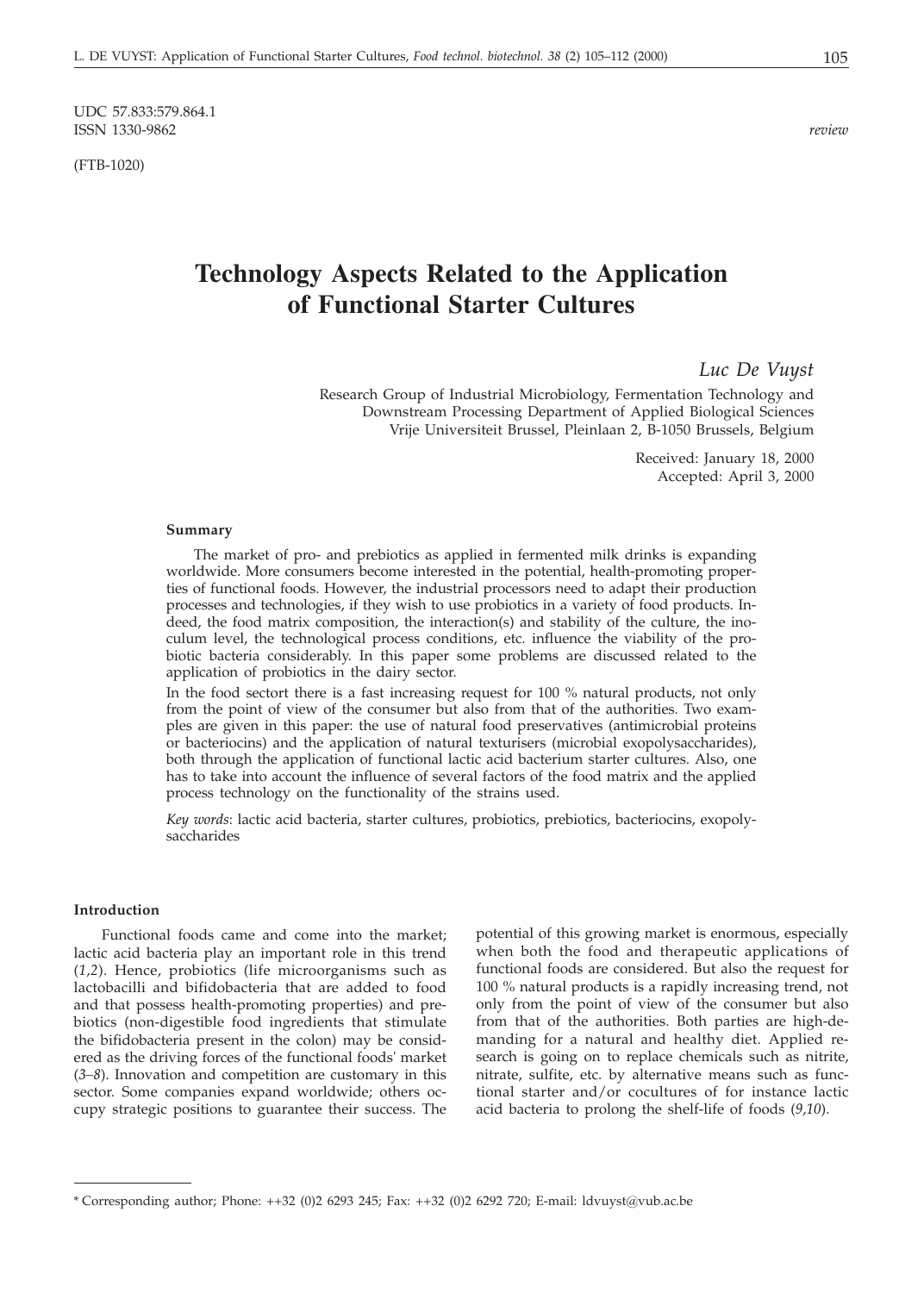Mammalian milk may be considered as the first »functional food«. It is not surprising then that cow's milk is a natural source of a variety of beneficial, biologically active components (*11*). In addition, it commonly forms the raw material for the production of yoghurts and other fermented milks (*12,13*). Initially, these dairy products were the ideal vectors for the application of probiotics. New applications of probiotics in foods have recently been introduced into the market or are still in the development phase such as frozen yoghurt, soja yoghurt and fermented soya milk, dairy desserts, cheese, ice-cream, bread, chocolate, etc. (*14–16*). Technological aspects related to these complex microbial systems and functional foods are the composition and processing of raw materials, the viability and productivity of the applied starter culture, and the technological and storage conditions of the end-product. Distinction has to be made between *(i)* the processing of starter cultures with desirable, functional properties – further referred to as functional starter cultures – (including probiotics), *(ii)* the processing of foods with desirable, functional characteristics, and *(iii)* the processing of foods containing probiotics (*16*). In this paper, these three production technologies will be dealt with through each other.

Lactic acid bacteria (lactococci, lactobacilli, streptococci, enterococci, etc.) are an important group of starter cultures, applied in the production of fermented foods like yoghurt, cheese, dry sausage, salami, sourdough, etc. (*17*). They display interesting functional properties such as acidification, proteolysis, aroma formation, etc. Lactobacilli, for instance *Lb. acidophilus*, *Lb. casei* subsp. *casei*, *Lb. gasseri*, *Lb. paracasei, Lb. reuteri* and *Lb. rhamnosus*, and bifidobacteria, for instance *B. adolescentis*, *B. bifidum*, *B. breve*, *B. infantis* and *B. longum*, constitute a

**HETEROFFRMENTATIVE** 

significant proportion of probiotic lactic acid bacterium cultures used in developed countries (*18–21*). These cultures may tolerate acidic conditions of the stomach, and the digestive enzymes and bile salts of the small intestine, hence enabling them to colonise (at least temporarily) the terminal ileum and the colon. However, each strain within these species exhibits unique properties with respect to growth rate, metabolic rate, proteolytic activity and flavour production. It is further important to underline that lactobacilli are aerotolerant or anaerobic, and strictly fermentative, whereas bifidobacteria are anaerobic and saccharoclastic (*19*). Therefore, from a technological point of view, fermented milk products containing *Lactobacillus* and *Bifidobacterium* strains are a microbiologically sensitive group of functional foods. Consequently, special attention is needed to keep stability maximally and to optimise the microbial viability of the applied culture, and to improve the productivity simultaneously. If this is not respected, the ultimate aim of the production of a functional food may not be fulfilled.

## **Metabolic Properties** *versus* **Viability of Probiotics**

# *Carbohydrate Metabolism and Nutritional Requirements versus Viability of Probiotics*

Carbohydrate Metabolism and Growth of Probiotics

FRUCTOSE-6-PHOSPHATE PHOSPHOKETOLASE

Lactic acid bacteria such as *Lactobacillus*, *Enterococcus* and *Bifidobacterium* are chemo-organotrophic and convert carbohydrates into lactic acid by fermentation (Fig. 1).



**HOMOFFRMENTATIVE** 

Fig. 1. Schematic overview of the carbohydrate metabolism and the end-metabolites of homo- and heterofermentative lactic acid bacteria (left side) and bifidobacteria (right side) (adapted from *22*)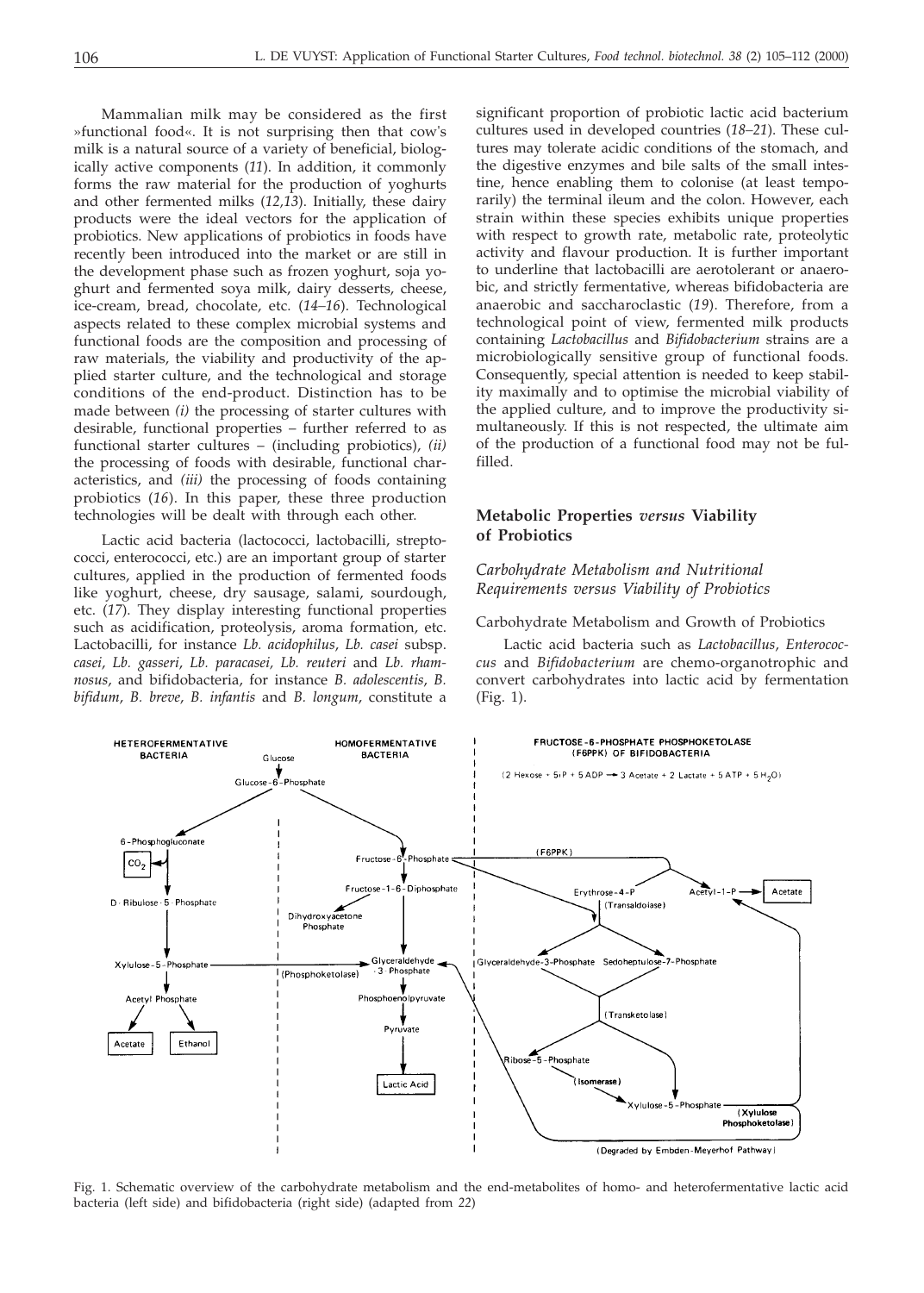Lactobacilli and enterococci are strictly fermentative. Glucose is fermented predominantly to lactic acid in homofermentative strains (*Lactobacillus* and *Enterococcus*), or to equimolar amounts of lactic acid, carbon dioxide and ethanol (or acetic acid) in heterofermentative strains (*Lactobacillus*) (Fig. 1, left side). An important member of the probiotic lactobacilli is *Lactobacillus acidophilus.* Although lactose is virtually the only sugar present in milk, *Lb. acidophilus* has been reported to utilise sucrose more effectively than lactose. These observations may be ascribed to differences in activities of the enzymes  $\beta$ -galactosidase and  $\beta$ -fructofuranosidase. While  $\beta$ -fructofuranosidase is a constitutive enzyme,  $\beta$ -galactosidase may be induced in *Lb. acidophilus.* Moreover, both glucose and fructose moieties of sucrose are utilised by *Lb. acidophilus,* whereas the galactose moiety of lactose cannot be metabolised to an appreciable degree. Growth of *Lb. acidophilus* may occur at temperatures as high as 45 °C, but optimum growth occurs within 35–40 °C. The optimum pH is 5.5–6.0. *Lb. acidophilus* is microaerophilic, so surface growth on solid media is generally enhanced by anaerobiosis or reduced oxygen pressure and 5–10 %  $CO<sub>2</sub>$ .

Bifidobacteria are saccharoclastic organisms that produce acetic acid and lactic acid without generation of carbon dioxide, except during degradation of gluconate (Fig. 1, right side). Heterofermentation is initiated by splitting fructose 6-phosphate into one  $C_2$  and one  $C_4$ moiety. The conversion of the  $C_2$  moiety to acetate is paralleled by the formation of heptose 7-phosphate from the  $C_4$  moiety concomitant with the formation of a triose moiety derived from an additional molecule of fructose 6-phosphate. The heptose 7-phosphate is subsequently split into two molecules of acetate and one molecule of pyruvate. The second triose moiety left from fructose 6-phosphate is converted into lactate. Therefore, the fermentation of two moles of hexose results in three moles of acetate and two moles of lactate. The key enzyme in this glycolytic fermentation is fructose 6-phosphate phosphoketolase. Besides glucose, all bifidobacteria from human origin are also able to utilise galactose, lactose, and, usually, fructose as carbon sources. *Bifidobacterium* spp. are, in some instances, also able to ferment complex carbohydrates. The optimum pH for growth of bifidobacteria is 6.0–7.0, with virtually no growth at pH=4.5–5.0 or below, or at pH=8.0–8.5 or above. The optimum growth temperature is  $37-41$  °C, with maximum growth at  $43-45\degree$ C and virtually no growth at  $25-28$  °C or below. Bifidobacteria are strictly anaerobic (also requesting carbon dioxide in the atmosphere); strains of *Bifidobacterium lactis* are considered as being oxygen-tolerant.

#### Nutritional Requirements *versus* Viability of Probiotics

Lactobacilli have complex growth requirements. They require low oxygen tension, fermentable carbohydrates, proteins and their breakdown products, a number of vitamins of the B-complex, nucleic acid derivatives, unsaturated free fatty acids, and minerals such as magnesium, manganese and iron for their growth. An increased amount of thiol groups present in whey protein-enriched milks favours the growth of *Lb. acidophilus*, whereas peptone and trypsin stimulate its acid production. The fact that bifidobacteria can grow in a semi- -synthetic medium containing only lactose, three free amino acids (cysteine, glycine and tryptophan), several vitamins and nucleotides, and some minerals contrasts with the generally recognized fastidiousness of lactobacilli with regard to nutritional requirements. A striking difference between lactobacilli and some strains of bifidobacteria is the ability of the latter to grow in a medium containing nitrogen in ammonium form; the remaining bifidobacteria strains require nitrogen from organic sources (*13*).

In contrast with lactobacilli, enterococci and bifidobacteria exhibit a weak growth in milk or do not grow at all in milk. However, milk is an essentially satisfactory medium because it contains all essential nutrients, except that amino acids and small peptides are present at insufficient concentrations to support extended growth of bifidobacteria (*23*). In general, bifidobacteria grow better in rich synthetic media such as TPY and MRS broths, than in milk; however, these media are complex and costly for large-scale propagation of bifidobacteria. Moreover, unless the cells harvested from such media are extensively washed before incorporation, they may confer off-flavours to the finished dairy products. Furthermore, to manufacture a quality product, both in terms of viability of bifidobacteria and texture, a milk- -based medium is usually required because the protein (casein) content of milk is higher than that of synthetic media (which are generally low in solids). Thus, improvement of growth conditions for bifidobacteria in milk is necessary from a technological point of view. Yeast extract, a commercial product, was found to be an effective growth promoter. Also the addition of growth- -promoting factors such as vitamin-enriched protein hydrolysates, results in desired levels of growth. Furthermore, bifidobacteria invariably require strict anaerobiosis and a low redox potential in the early phase of growth.

The selection of oxygen-tolerant species may be a solution toward minimization of the adverse effect of oxygen in fermented bioproducts containing *Bifidobacterium* spp. and *Lb. acidophilus*. Finally, the fermentation time varies considerably, depending on the bifidobacteria, enterococci or lactobacilli strains applied. For instance, bifidobacteria require long fermentation times and anaerobiosis due to their weak growth and acid production in milk.

Some foods are supplied with bifidogenic factors. Bifidogenic factors are defined as compounds, usually of a carbohydrate nature, that survive direct metabolism by the host and reach the large bowel or cecum, where they are preferentially metabolised by bifidobacteria as source of energy (*24*). Bifidogenic factors fall under the new concept of prebiotics. The latter are defined as non- -digestible food ingredients that beneficially affect the host by selectively stimulating the growth and/or activity of one or a limited number of bacteria in the colon, and which may thus improve the health of the host (*25*). In this respect, non-digestible oligosaccharides (NDOs) such as fructo-oligosaccharides, xylo-oligosaccharides, galacto-oligosaccharides, malto-oligosaccharides, manno-oligosaccharides, soya-oligosaccharides, lactosucrose, lactulose, etc. have been used in the diet specifically to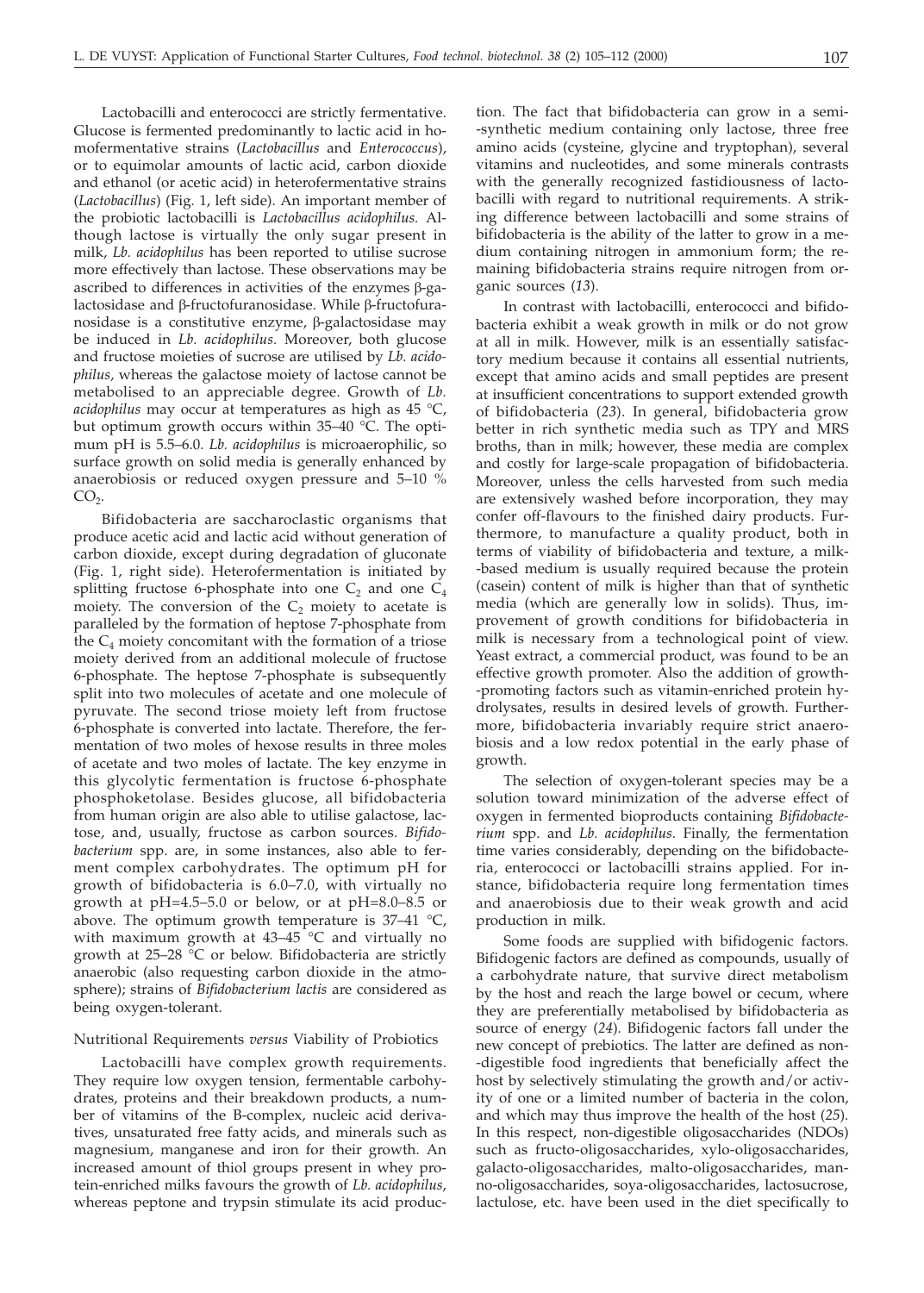increase relative numbers of bifidobacteria in the gut microflora (*26*). For instance, the bifidobacteria are able to metabolise fructo-oligosaccharides (FOS). These fructose polymers are not digested by the classical digestive enzymes nor metabolised by undesirable gut bacteria, so that including these non-nutritive sweeteners in the diet have been shown to encourage the growth of bifidobacteria in the colon selectively (*27–31*). In the colon of babies the growth of bifidobacteria is selectively stimulated by specific, bifidogenic factors. These are carbohydrates such as *N*-acetylglucosamine and lactulose found in human milk and thermally processed milk products, respectively. The number of bifidobacteria decreases with increasing age of the individual and eventually becomes the third most abundant genus (accounting for cc. 25 % of the total adult gut flora) after the genera *Bacteroides* and *Eubacterium* (*32*).

## Acidification Rate, Flavor Generation, and Texture Development in Probiotic Products

The rate of acid development is a critical factor in milk fermentations (*33*). A rapid acidification of the raw material prevents growth of undesirable microorganisms and is also essential for aroma, texture and flavor of the end-product. Acid development by probiotic lactic acid bacterium cultures (for instance *Lb. acidophilus* (A-culture) and *B. bifidum* (B-culture)) is poor in comparison with the traditional yoghurt bacteria *Lb. delbrueckii* subsp. *bulgaricus* and *Streptococcus thermophilus* (T-culture) (cf. Fig. 2). This is of utmost importance when preparing cultures for probiotic fermented milks. The growth rate of traditional yoghurt cultures is sufficient for them to independently acidify milk for yoghurt making. The probiotic cultures, however, are not so effective. Yet *Lb. acidophilus* may be able to produce good acidity in milk, but a desirable aroma or a good textured end-product



Fig. 2. Rate of acid development (pH) of several lactic acid bacterium strains during fermentation of milk containing 12 grams non-fat-solids per 100 gram of milk (adapted from *33*)

may be difficult to achieve. The situation with strains of bifidobacteria is even more critical as, as mentioned above, growth of many of these strains is (very) poor in milk.

A starter culture consisting of strains of *Lb. delbrueckii* subsp. *bulgaricus* and *S. thermophilus* produces fermented milk that is acid and has a good texture. Single cultures produce yoghurts of slightly different flavors and aromas. Milk fermented with *S. thermophilus* alone is less acidic and has a buttery aroma, while milk fermented with *Lb. delbrueckii* subsp. *bulgaricus* is quicker to set, has a lower pH and has a pronounced yoghurt (acetaldehyde) aroma (*33*). The cultures used in the preparation of probiotic, fermented milks (*Lb. acidophilus/johnsonii*, *Lb. casei/paracasei, Bifidobacterium* spp.) have a decreased ability to produce the required sensory attributes (*33*). Lactic acid bacteria utilizing the heterofermentation pathway are less efficient lactic acid producers and produce unwanted byproducts. Glucose is metabolised to lactic acid and acetic acid. Lactic acid is 'acid-sour' while acetic acid is 'acid-sharp'. Acetic acid acidity results in harshness that is undesirable for milk products. A product with a high acetic acid content will be described as 'vinegary'. Carbon dioxide is produced by heterofermentative strains, which may disrupt the gelling capacity. Finally, acetaldehyde is not generally the end-metabolite for lactic acid bacteria such as *Lb. acidophilus,* as these strains – unlike the traditional yoghurt bacteria – have another enzyme that converts acetaldehyde to ethanol that effectively removes the typcial yoghurt aroma compound. Milks fermented with these strains, therefore, will have less flavor and aroma (*33*).

Besides the rate of acidification, casein hydrolysis (proteolytic activity of the applied starter) and possible exopolysaccharide biosynthesis contribute to texture development of the end-product (*12*). Consequently, careful selection of the strains employed and good monitoring throughout the manufacturing process are therefore compulsory in attempts to control efficiently the metabolic end-products, the final pH, the flavour and aroma, and the texture. The use of combined cultures of bifidobacteria and *Lb. acidophilus* and/or other lactic acid bacteria is another solution for many such problems. Increased growth rates and reduction of fermentation time, absence of certain sensory and texture defects and further improvement of nutritional value of bioproducts are advantages brought about by the latter possibility (cf. infra). Adverse effects with respect to viability have, however, been reported for some strains of *Bifidobacterium* and *Lb. acidophilus*.

#### Viability and Stability of Probiotics

Several factors influence the viability of probiotic lactic acid bacteria (and lactic acid bacterium starter cultures in general) in yoghurt, other fermented milks and other (dairy) foods (*23*,*33*–*36*). These include the strains used, interactions between species present (cf. infra), the degree of acidity, the storage temperature, the presence of microbial inhibitors in the food matrix (e.g. sodium chloride and hydrogen peroxide), etc. Also the chemical composition of the fermentation medium for growth (for instance the carbohydrate source, milk solids content,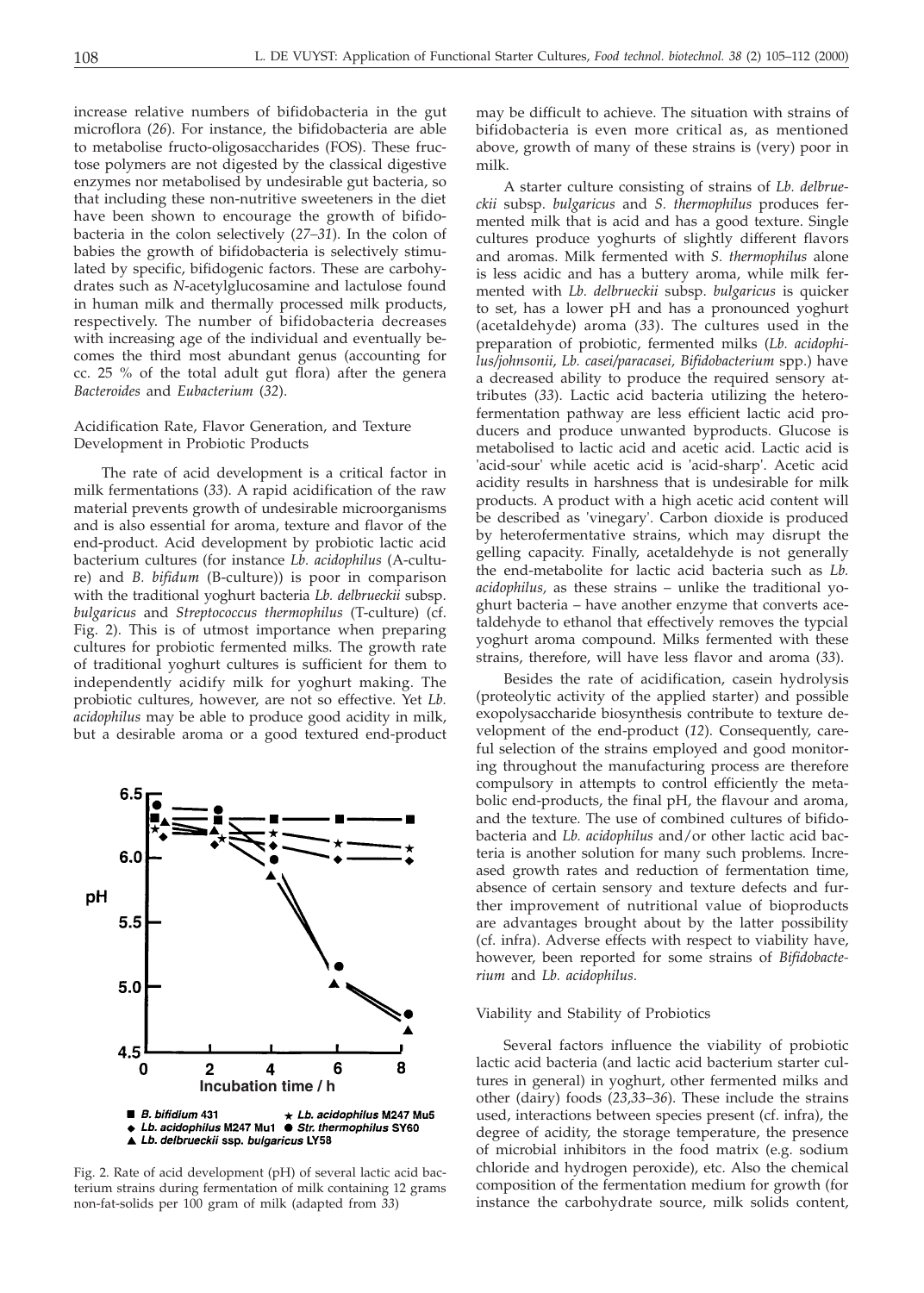availability of nutrients and growth promoters, dissolved oxygen content), the cultivation conditions (for instance the level of inoculation, the incubation temperature, the fermentation time), final acidity, etc. may affect the viability of probiotic organisms in yoghurt. In addition, colonisation abilities of AB-cultures can be adversely affected after multiple transfers and incubations in milk. Other factors that may affect the viability of life microorganisms are heat treatments, homogenisation, and packaging. Finally, the viability of both *Lactobacillus* and *Bifidobacterium* species diminishes drastically during cooling, storage and transport. This may result in low numbers of living cells when approaching the expiry date of the product.

All these observations necessitate careful strain selection and monitoring. In case of functional starter cultures this means strains with a high, initial productivity (in the early phase of the fermentation), a long viability, and strains that are adapted to the food matrix (cf. infra). For probiotics it means a high stability and long viability (think about the passage of the gastrointestinal tract) and a high *in vivo* productivity (for instance competitive exclusion in the colon). In addition, an adapted process technology is required such as the use of mildly-acidifying starter cultures for the production of fermented milk products, adaptation of the substrate, etc. This must finally result in a high viability of the cultures.

Suggested minimum numbers of probiotic bacteria at the time of consumption of a probiotic product are 107 viable cells per milliliter or gram of product. The minimum therapeutic dose per day is suggested to be  $10^8$  to  $10^9$  viable cells, which may be realisable through an intake of approximately 100 grams of bioproduct containing  $10^6$ – $10^7$  viable cells per milliliter or gram. However, the 'Fermented Milks and Lactic Acid Bacteria Beverages Association' of Japan has developed a standard which requires a minimum of  $10<sup>7</sup>$  viable cells per milliliter to be present in fresh dairy products. The criteria developed by the 'National Yogurt Association' (NYA) of the United States specifies  $10<sup>8</sup>$  viable cells per gram of product at the time of manufacture, to place a NYA 'Life and Active Culture'-logo on the containers of the products. Anyway, it is considered misleading to describe probiotic fermented milks as having health-promoting properties unless the minimum level of viable cells is present at the expiry date of the product. Cases of marked loss of viability in dairy products have been reported for both *Bifidobacterium* spp. and *Lb. acidophilus*, more often during refrigerated storage at low pH, and reflect, as stressed previously, the need for careful strain selection (cf. infra). New methods for enhancing the long-term survival of probiotic strains, and hence ensure that reasonable numbers of bacteria are delivered to the host, have been investigated either by replacing the carrier food (e.g. cheese instead of fermented milk) or by improving the protection of acid-sensitive strains *via* microencapsulation with polymers (*23*).

#### Stability of Prebiotics

Supplementation of dairy products with NDOs (such as FOS) may positively affect human health. However, technological conditions of food processing must be taken into account (*35*,*37*). For instance, at pH<4 and process treatments at elevated temperature or during longterm storage at ambient temperature, the oligosaccharides present in the food matrix may undergo hydrolysis. This results in the loss of the nutritional and physicochemical properties of the food. The stability is, however, strongly dependent on the nature and type of the oligosaccharides (fructo-, galacto-, xylo-oligosaccharides, etc.), in turn depending on the sugar residues present, their ring structure, their anomeric configuration, and the type of bonds.  $\beta$ -bonds are usually stronger than  $\alpha$ -bonds. In addition, hexoses are more tightly bond than pentoses and deoxysugars, and so are pyranoses as compared to furanoses. Finally, it has to be underlined that NDOs remain substrates for microorganisms, so that they may be fermented during fermentation processes.

## **Large-scale Production of Probiotics**

## *Production and Addition of the Culture*

To achieve the best possible functionalities, the selected probiotic cultures must be produced under the most stringent manufacturing practices. Owing to a slow propagation in milk, they will hardly be competitive in the presence of other microorganisms and will, thus, be easily outnumbered. Therefore, aseptic working conditions and special growth-promoting factors (as discussed above) are prerequisites to ensure high initial viable cell counts. They must further be preserved with maximum viability and activity, and have the stability to meet market demands (*23*).

The common practice in fermented milks production is to use premixed, ready-for-addition, 'direct set'- -cultures of *Lb. delbrueckii* subsp. *bulgaricus*, *S. thermophilus*, *Lb. acidophilus* and/or *Bifidobacterium* spp. Direct inoculation of processed milk offers great flexibility in control of the desired sensory and microbiological qualities (for instance in terms of ratio of bifidobacteria to lactobacilli). Milk enriched with yeast extract is currently used for their production. Traditional batch fermentations are applied, followed by deep freezing or freeze drying of the cultures. Strains selected for direct-vat-set starters must undergo a concentration of up to  $10^{10}$ – $10^{11}$  CFU/g to permit the desired performance in commercial manufacture of fermented milk products. It is important to underline that the strains must survive these processes too! Apart from these requirements, the starter produced should also display acceptable stability (usually guaranteed for 3–12 months) throughout processing and subsequent storage and distribution.

*Lb. acidophilus* and *Bifidobacterium* spp. can also be grown separately, either prior to inoculation with the traditional yoghurt cultures, or particuarly in the case of non-fermented milks, before incorporation into a product, to provide the retail product with a high 'loading' of the desirable microflora. It is further known that an incubation temperature of 37–40 °C will favor better survival of probiotic strains instead of a temperature of 42 °C traditionally used for yoghurt preparation.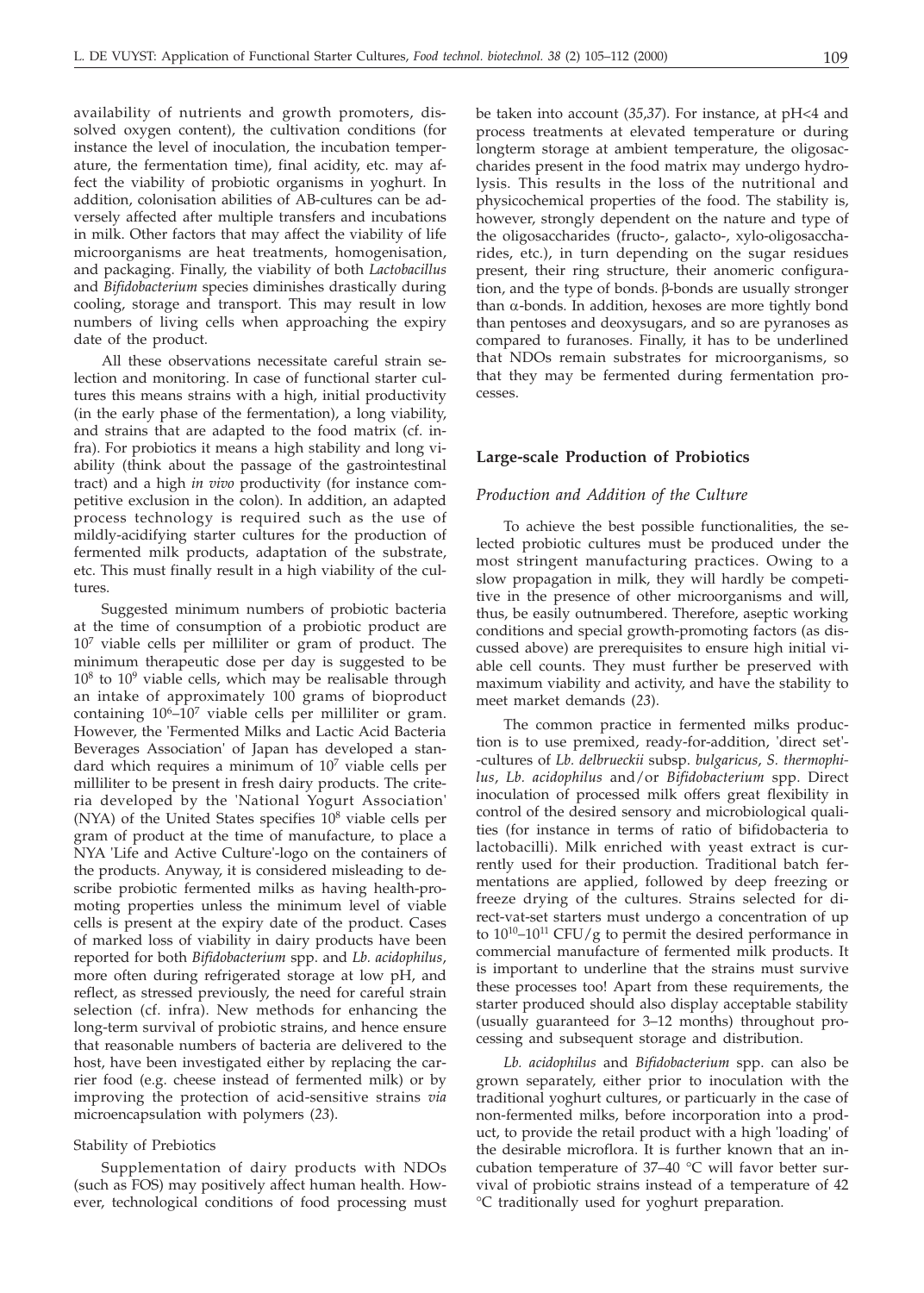## *Culture Formulations*

To avoid problems of slow acidification, formation of unwanted byproducts, too less flavour and aroma, etc., cultures are often combined to produce fermented milks (*23*,*33*). One or both traditional yoghurt bacteria are added to reduce fermentation time and to improve taste, aroma and texture of the final product (cf. infra). However, low levels of bifidobacteria in commercial yoghurts were correlated with high populations of *Lb. delbrueckii* subsp. *bulgaricus*. The latter organism not only produces acid fast, but is also responsible for 'over-acidification' of yoghurt at refrigeration temperatures. On the other hand, a stimulatory effect by *Lb. delbrueckii* subsp. *bulgaricus* on *B. bifidum* was observed, possibly due to proteolytic activity of the former microorganism. One of the best combinations is that of *B. longum* and *S. thermophilus*. However, it has been found that cocultivation of species of *Bifidobacterium* with *S. thermophilus* may be disadvantageous for the bifidobacteria, because of the rapid acid production of *S. thermophilus* during the first phase of growth. Whereas *Lb. delbrueckii* subsp. *bulgaricus* produces more acid, so that the milk will have a lower final pH than milk fermented with *S. thermophilus*, and may produce substances such as hydrogen peroxide inhibitory towards AB-cultures, the acetic acid produced by bifidobacteria could have a marginally inhibitory effect on the *Lactobacillus* and *Streptococcus* spp. The level of dissolved oxygen can be reduced and the viability of *Bifidobacterium* in fermented milk may be improved by incorporating *S. thermophilus* having high oxygen utilization ability. It is further known that *Lb. acidophilus* is more tolerant to acidic conditions than *Bifidobacterium.* Also, synergistic growth-promoting effects between *Lb. acidophilus* and *B. bifidum* are known to occur. Hence, ABT-yoghurts (fermented with *Lb. acidophilus*, *Bifidobacterium* spp. and *S. thermophilus*) are widespread, mainly from a technological point of view. Yet, in some fermentations only one strain is applied, for instance *Lb. casei* Shirota. The latter fermentation process takes a whole week. However, what the applied formulation may be, the question still remains whether the viability of several probiotic lactic acid bacterium strains present in the same product (for instance a mixture of *Lb. delbrueckii* subsp. *bulgaricus*, *S. thermophilus*, *Lb. acidophilus* or *Lb. casei* and *B. longum*) can be assured till the date of consumption of the product. While the presence of yoghurt cultures may restrict the growth of bifidobacteria, they have comparatively little impact on the long term viability of an existing culture. Thus, as long as an AB-yoghurt manufacturer ensures at least  $10^6$  viable cells of *Bifidobacterium* spp. per gram of product at the end of fermentation, the number of viable probiotic bacteria should remain stable throughout the anticipated shelf- -life.

# **Functional Properties of Starter Cultures** *versus* **Productivity**

Whereas a probiotic strain must show good survivability, both in the product and after digestion, starter cultures with inherent functional properties of technological importance must display a high initial productiv-



Fig. 3. Interactions between a functional starter culture, the bacteriocin-producing *Lactobacillus sakei* CTC 494 strain, and the food (meat) matrix

ity, *i.e*. in the food matrix and/or during food processing. Besides a fast acidification, important and desirable functional properties may be the production of antimicrobial compounds like bacteriocins (of potential importance in natural food preservation, and in competitive exclusion in the colon in the case of probiotics), the production of exopolysaccharides (sugar polymers that contribute to the texture of foods and that may display potential health-promoting properties), etc. However, it is often observed that the expression of these functional properties works well in the laboratory during *in vitro* experiments, but not in the food matrix itself, let alone that it works in the colon in the case of probiotics.

As an example, many lactic acid bacterium strains produce antimicrobial peptides or bacteriocins that are clearly active *in vitro* towards food spoilers and/or pathogenic bacteria, but not *in situ*, for instance in the cheese or meat matrix. This is often ascribed to the limited diffusion in and inactivation by certain components of the food itself. Also the process technology of the foods will influence the productivity of the (starter) culture. The choice of the culture is thus of utmost importance. A non-dairy example is given in Figure 3. It concerns a *Lb. sakei* culture that produces the antilisterial bacteriocin sakacin K (*38*,*39*). The *Lb. sakei* strain was isolated from a spanish naturally fermented dry sausage, and may hence be considered as being adapted to a meat environment. It has further been shown that the temperature and pH conditions that prevail during the sausage fermentation process are optimal for sakacin K production. The presence of salt and curing agent (nitrite) was disadvantageous for the functionality of the *Lb. sakei* meat starter culture. This example indicates that it is of primordial importance to investigate and analyse the influence of the bacterial cell environment on the functionality of the starter culture to be used, to be able to select the most appropriate and performant strains for final practical applications.

A similar problem is the application of exopolysaccharide-producing yoghurt starter cultures for the production of more viscous yoghurts without problems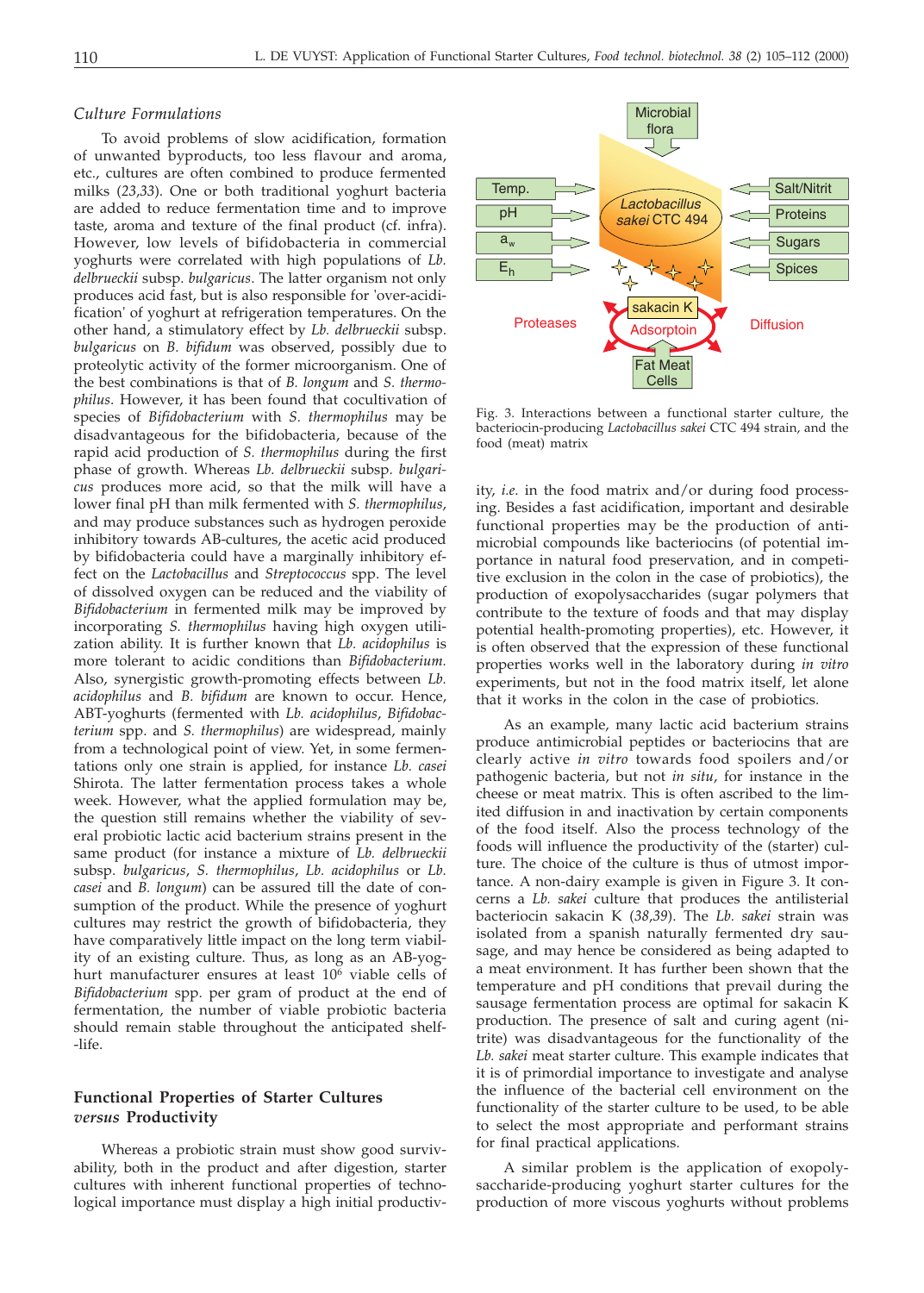of syneresis, low-fat yoghurts, creamier yoghurts, etc. To avoid syneresis (separation of water), at present, yoghurt manufacturers still rely on prefermentation processing such as increasing milk solids through the addition of milk powder, whey powder, caseinate, etc. or the concentration of milk (by evaporation, membrane filtration, etc.), heat treatment of the milk prior to inoculation, homogenisation, incubation conditions and handling of the ripened coagulum, and/or addition of stabilisers or viscosifiers (not allowed in all countries) such as chemically modified plant carbohydrates and gelatin. The application of lactic acid bacterium strains excreting heteropolysaccharides is a promising alternative (*40*). However, whereas exopolysaccharide-producing *S. thermophilus* strains are found, producing more than 1.5 grams of the polymer per liter fermentation medium in laboratory fermentors under optimal process conditions, *in situ* production (during yoghurt manufacture) only gives 30–800 milligrams of polymer per liter. Responsible factors are the strains used, the nature of the sugar polymer produced, factors associated with the milk environment, and the applied process technology.

Keeping in mind the examples mentioned above, one has to ask questions concerning the *in vivo* productivity of probiotic strains. Do probiotic lactic acid bacteria express their health-promoting properties in the colon optimally? A lot of research still has to be carried out to give the right answers.

#### **Conclusions**

The metabolism of lactic acid bacteria for milk fermentations is well understood at the biochemical and molecular level. As a consequence, selection and manipulation of strains can be done on a more rational basis. However, starter cultures to be used for a certain functional property (for instance bacteriocin production and exopolysaccharide production), as well as probiotics (possessing several health-promoting properties), should be adapted to the fermentable substrate, the food matrix (milk, meat, cereals), etc. In addition, the end-product must have an acceptable shelf-life and the desired sensorial properties such as colour, taste, aroma, and texture. Finally, probiotic lactic acid bacterium strains claimed to be present in the product should remain viable in sufficiently high numbers and retain their metabolic activities even beyond the expiry date of the product. Hence, more information is still needed on, for instance, the productivity and functionality of both probiotics applied in functional foods, and functional starter cultures applied in fermented foods.

#### *Acknowledgements*

The author and his research group thank the European Commission (Projects FAIR CT97-3078, FAIR CT97-3227, FAIR CT97-5013, FAIR CT98-4267 and IC15-CT98-0905), the Flemish Institute for the Encouragement of Scientific-Technological Research in the Industry (IWT), in particular the STWW program 'Functionality of Novel Starter Cultures in Traditional Fermentation Processes', the Fund for Scientific Research – Flanders (FWO-Vlaanderen), several Belgian and European companies, and the University Research Council (OZR-VUB) for financing their research.

#### **References**

- *1.* C. Daly, F. G. F. Fitzgerald, L. O'Connor, R. Davis, *Int. Dairy J. 8* (1998) 195–206.
- *2.* M. Hilliam, *Int. Dairy J. 8* (1998) 349–354.
- *3.* D. M. Lilly, R. H. Stillwell, *Science, 147* (1965) 747–748.
- *4.* R. B. Parker, *Anim. Nutr. Health, 29* (1974) 4–8.
- *5.* R. Fuller, *J. Appl. Microbiol. 66* (1989) 365–378.
- *6.* R. Havenaar, J. H. J. Huis in't Veld: Probiotics: A General Review. In: *The Lactic Acid Bacteria in Health and Disease*, B. Wood (Ed.), Elsevier, Barking (1992) pp. 151–170.
- *7.* C. J. Ziemer, G. R. Gibson, *Int. Dairy J. 8* (1998) 473–480.
- *8.* G. W. Tannock: *Probiotics: A Critical Review*, Horizon Scientific Press, Wymondham (1999).
- *9.* L. De Vuyst, E. J. Vandamme: *Bacteriocins of Lactic Acid Bacteria: Microbiology, Genetics and Applications*, Blackie Academic & Professional, London (1994).
- *10.* W. H. Holzapfel, R. Geisen, U. Schillinger, *Int. J. Food Microbiol. 24* (1995) 343–362.
- *11.* R. Van der Meer, I. M. J. Bovee-Oudenhoven, A. L. A. Sesink, J. H. Kleibeuker, *Int. Dairy J. 8* (1998) 163–170.
- *12.* A. Y. Tamime, V. M. E. Marshall: Microbiology and Technology of Fermented Milks. In: *Microbiology and Biochemistry of Cheese and Fermented Milk*, B. A. Law (Ed.), Blackie Academic & Professional, London (1997) pp. 57–152.
- *13.* J. A. Kurmann, *Bull. Int. Dairy Fed. 227* (1998) 41–55.
- *14.* E. Hoier, *Food Aust. 44* (1992) 418–420.
- *15.* D. Richardson, *Nutr. Food Sci. 4* (1996) 27–33.
- *16.* D. Knorr, *Trends Food Sci. Technol. 9* (1998) 295–306.
- *17.* B. J. B. Wood: *Microbiology of Fermented Foods*, Blackie Academic & Professional, London (1997).
- *18.* B. J. B. Wood, W. H. Holzapfel: *The Lactic Acid Bacteria. Vol. 2, The Genera of Lactic Acid Bacteria*, Blackie Academic & Professional, London (1995).
- *19.* W. P. Charteris, P. M. Kelly, L. Morelli, J. K. Collins, *Int. J. Food Microbiol. 35* (1997) 1–27.
- *20.* W. H. Holzapfel, P. Haberer, J. Snel, U. Schillinger, J. H. J. Huis in't Veld, *Int. J. Food Microbiol. 41* (1998) 85–101.
- *21.* G. Klein, A. Pack, C. Bonaparte, G. Reuter, *Int. J. Food Microbiol. 41* (1998) 103–126.
- *22.* H. W. Modler, R. C. McKellar, M. Yaguchi, *Can. Inst. Food Sci. Technol. 23* (1992) 29–41.
- *23.* A. M. P. Gomes, F. X. Malcata, *Trends Food Sci. Technol. 10* (1999) 139–157.
- *24.* H. W. Modler, *Int. Dairy J. 4* (1994) 383–407.
- *25.* G. R. Gibson, M. B. Roberfroid, *J. Nutr. 125* (1995) 1401–1412.
- *26.* T. Mizota, *Bull. Int. Dairy Fed. 313* (1996) 31–35.
- *27.* T. Mitsuoka, H. Hidaka, T. Eida, *Die Nahrung, 31* (1987) 427–436.
- *28.* X. Wang, G. R. Gibson, *J. Appl. Bacteriol. 75* (1993) 373–380.
- *29.* R. Gibson, X. Wang, *Food Microbiol. 11* (1994) 491–498.
- *30.* G. R. Gibson, X. Wang, *FEMS Microbiol. Lett. 118* (1994) 121–128.
- *31.* G. R. Gibson, X. Wang, *J. Appl. Bacteriol. 77* (1994) 412–420.
- *32.* S. M. Finegold, V. L. Sutter, G. E. Mathisen: Normal Indigenous Intestinal Flora. In: *Human Intestinal Microflora in Health and Disease*, D. J. Hentges (Ed.), Academic Press, New York (1983) pp. 3–31.
- *33.* V. M. Marshall, A. Y. Tamime, *Int. J. Dairy Technol. 50* (1997) 35–41.